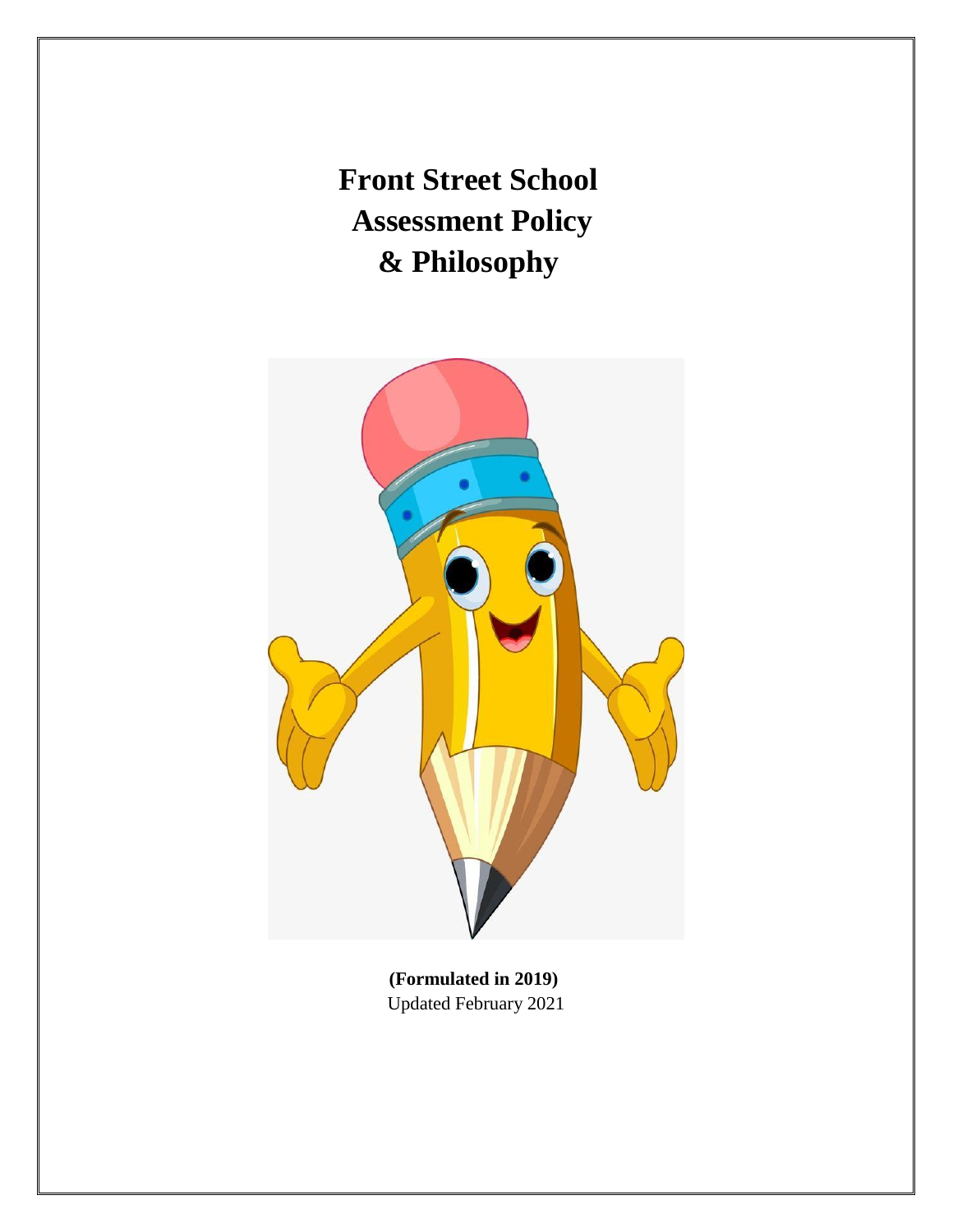## **I. PURPOSE**

The purpose of assessment at Front Street School is to inform the teaching and learning experiences that occur within our learning community. Teachers gather and analyze information about student learning in order to effectively monitor student progress, provide feedback to both students and families, and drive instructional practices. Student assessment indicates what students know, understand, and can do at different stages in the learning process, and is therefore an ongoing practice and significant part of daily life at Front Street School.

We assess to:

- Provide students with constructive feedback
- Encourage students to become self-regulated learners capable of acting on the feedback assessment provides
- Continually learn about what students know and can do
- Improve instructional practices
- Inform parents about their child's progress and learning goals
- Evaluate the effectiveness of our curriculum
- Become a more impactful learning community

## **II. PHILOSOPHY**

## *"Assessment is the bridge between teaching and learning."*

At Front Street School (FSS), we believe in the power of assessment to provide invaluable insight not only into the abilities of the learner but in the effectiveness of our teaching practices. We strive to develop an assessment capable community in which there is a shared understanding of how, what, and why to assess, and the assessment process is collaborative and inclusive of all members.

## **III. PRACTICES**

Assessment at Front Street School aims to reflect IB assessment policy for PYP schools (Making the PYP Happen: A curriculum framework for international primary education, 2009).

Requirements for the Primary Years Programme

- a. Assessment at the school is integral with planning, teaching and learning.
- b. Assessment addresses all the essential elements of the programme.
- c. The school provides evidence of student learning over time across the curriculum

According to the PYP, assessment is expressed in three interrelated areas: assessing, recording, and reporting student learning.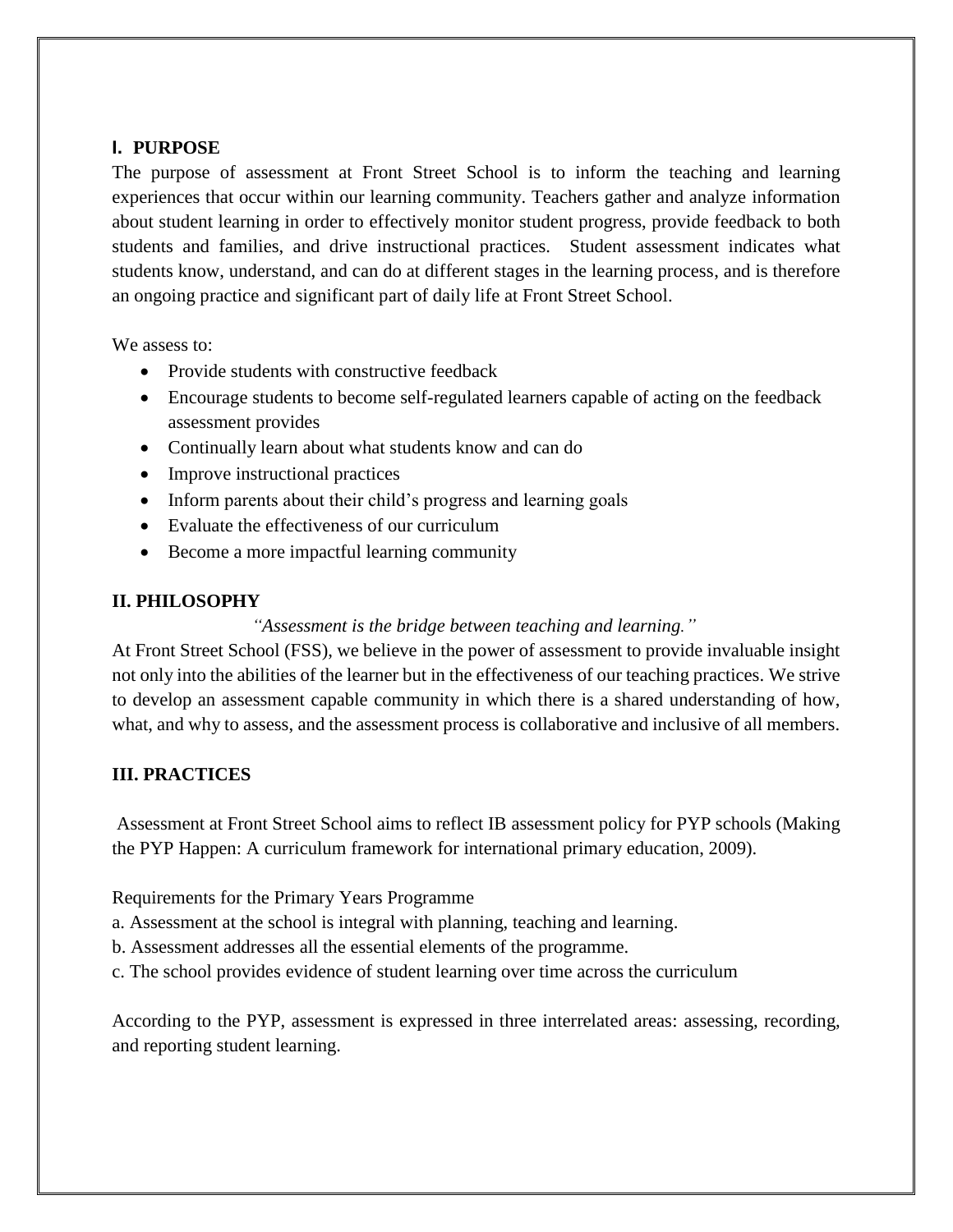## **Assessing: How Do We Discover What Students Have Learned?**

At Front Street School, we use a range of tools and strategies to assess student learning of the content and concepts taught, the transdisciplinary skills used, and the learner profile traits demonstrated:

*Formative* - learner-centered assessments *for* learning that support students in making connections between their previous knowledge and new understandings. These assessments occur often throughout a unit of inquiry in order to evaluate the *process* of student learning and to provide opportunities for students to test and revise their understanding of transdisciplinary concepts. Formative assessments may also be used *as* learning, in which students take responsibility for designing, managing and measuring their own learning. Each type of assessment is used as a means of personalizing learning for each student and providing them with feedback that will help them to self-adjust and set goals for improvement.

*Reflective* – a type of formative assessment that involves taking a reflective learning exercise and using it as a tool to assess learning (assessment *as* learning). This type of assessment allows students to identify the most significant aspects of a learning experience and identify why they are significant to the learner; learn by making links between learning and action; improve performance by using the outcomes of reflection to inform future practice; identify and maximize the personal value of a learning experience; and turn surface learning into deep learning. Students engage in reflection throughout the course of a unit using student and teacher-created rubrics, exit tickets, journal writing, student discourse, and other self-assessment tools.

**Summative** – occurs at the end of the teaching and learning process and gives students opportunities to demonstrate what they have learned. These assessments may vary from the traditional paper-and pencil end-of-unit assessments to more inquiry-based performance tasks that provide students with a *choice* of how to demonstrate their understanding of the concepts taught (i.e., plays, Powerpoint presentations, musical performances, research projects, speeches, poems, artwork, etc.). Students reflect on their learning at the end of each unit by completing reflection response sheets aligned to the standards addressed during the unit. They are also given the opportunity to select artifacts of their learning from each unit to add to their student portfolios.

*Evaluative* –used to inform curriculum planning and provide information for monitoring and accountability. This type of assessment is concerned with the overall performance of a school and used to make schoolwide decisions about curriculum, scheduling and programming. These decisions are based on assessment data in several forms.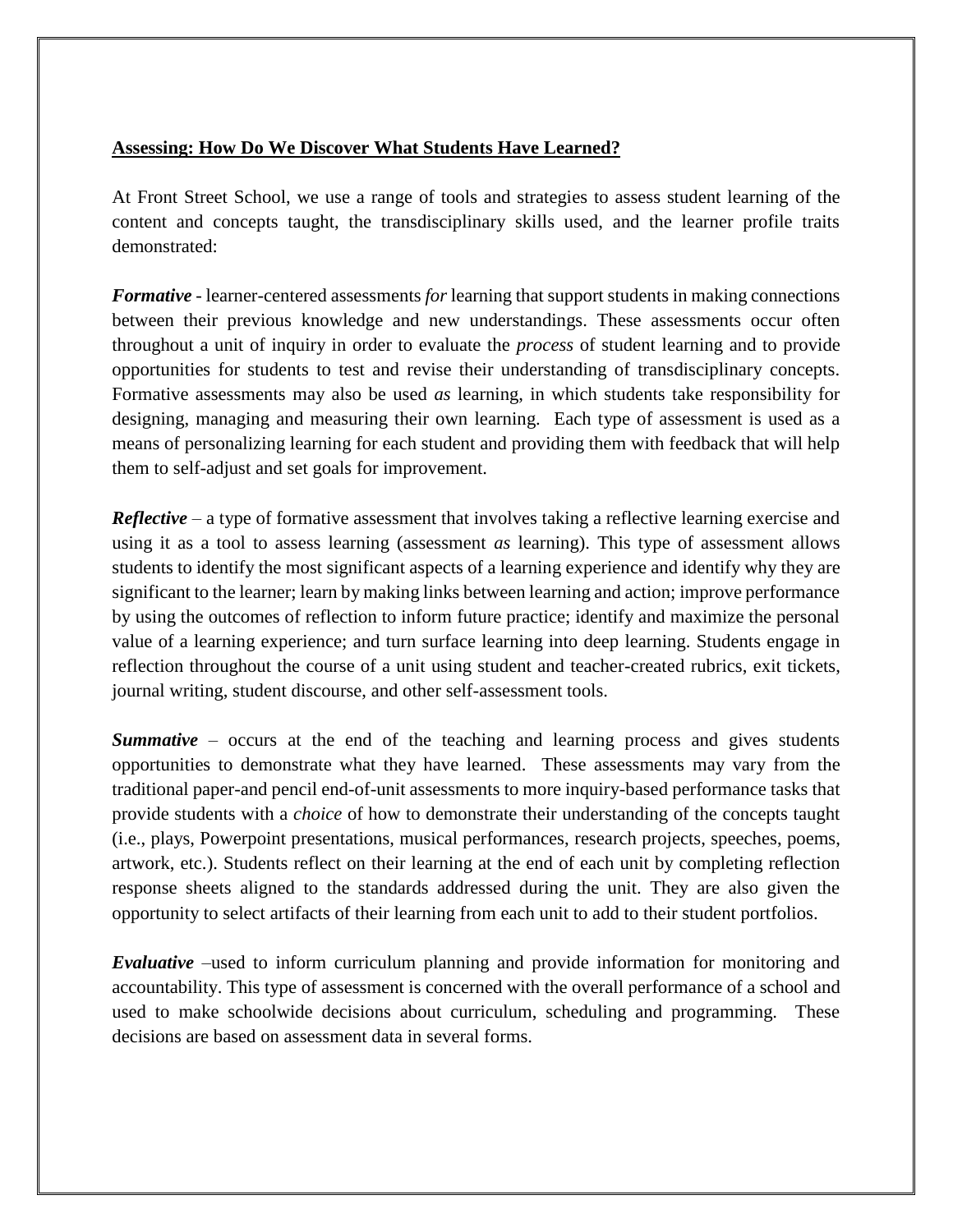*Diagnostic* – pre-assessments used to identify the individual strengths and needs of our learners. This type of assessment looks back at the prior performance of a student in order to make judgments about their current needs. It is used at the beginning of a year and/or unit in order to identify the nature of a student's learning difficulties, and the results are used to form the basis of our response to intervention (RTI) groups in both reading and math.

 Response to Intervention (RTI) – an RTI framework uses a variety of assessments to support decisions about a student's at-risk status, response to instruction or intervention, and the nature of instruction. These include universal screening, progress monitoring, and diagnostic assessments. Teachers use each type of assessment to classify their students as Tier 1, Tier 2, or Tier 3 students, and provide them with the adequate supports needed.

Tier 1 students – All students in Tier 1 receive high-quality, scientifically based instruction, differentiated to meet their needs, and are screened on a periodic basis to identify struggling learners who need additional support.

Tier 2 students – In Tier 2, students not making adequate progress in the core curriculum are provided with increasingly intensive instruction matched to their needs based on levels of performance and rates of progress.

Tier 3 students – At this level, students receive individualized, intensive interventions that target the students' skill deficits for the remediation of existing problems and the prevention of more severe problems.

- A.) Screening an assessment procedure characterized by brief, efficient, and repeatable testing of age-appropriate academic skills and behaviors.
- B.) Progress Monitoring the practice of assessing student performance using assessments on a repeated basis to determine how well a student is responding to instruction.

*Student Exhibition* – fifth grade students carry out an extended, in-depth, collaborative project in their final year at Front Street School known as the PYP Exhibition. During this time the students work collaboratively to conduct an in-depth inquiry into real-life issues or problems by synthesizing all the essential elements of the PYP. The exhibition provides students with the unique opportunity to not only showcase their learning to the school community, but to exhibit the attributes of the learner profile traits developed throughout their time as a PYP student at Front Street School.

*Action* – students are expected to transfer their understanding within each unit of inquiry in order to take meaningful action on their learning. Action is a powerful way to apply knowledge, skills, and understandings to new contexts. Students take part in a range of action experiences, including direct, indirect, advocacy, and research.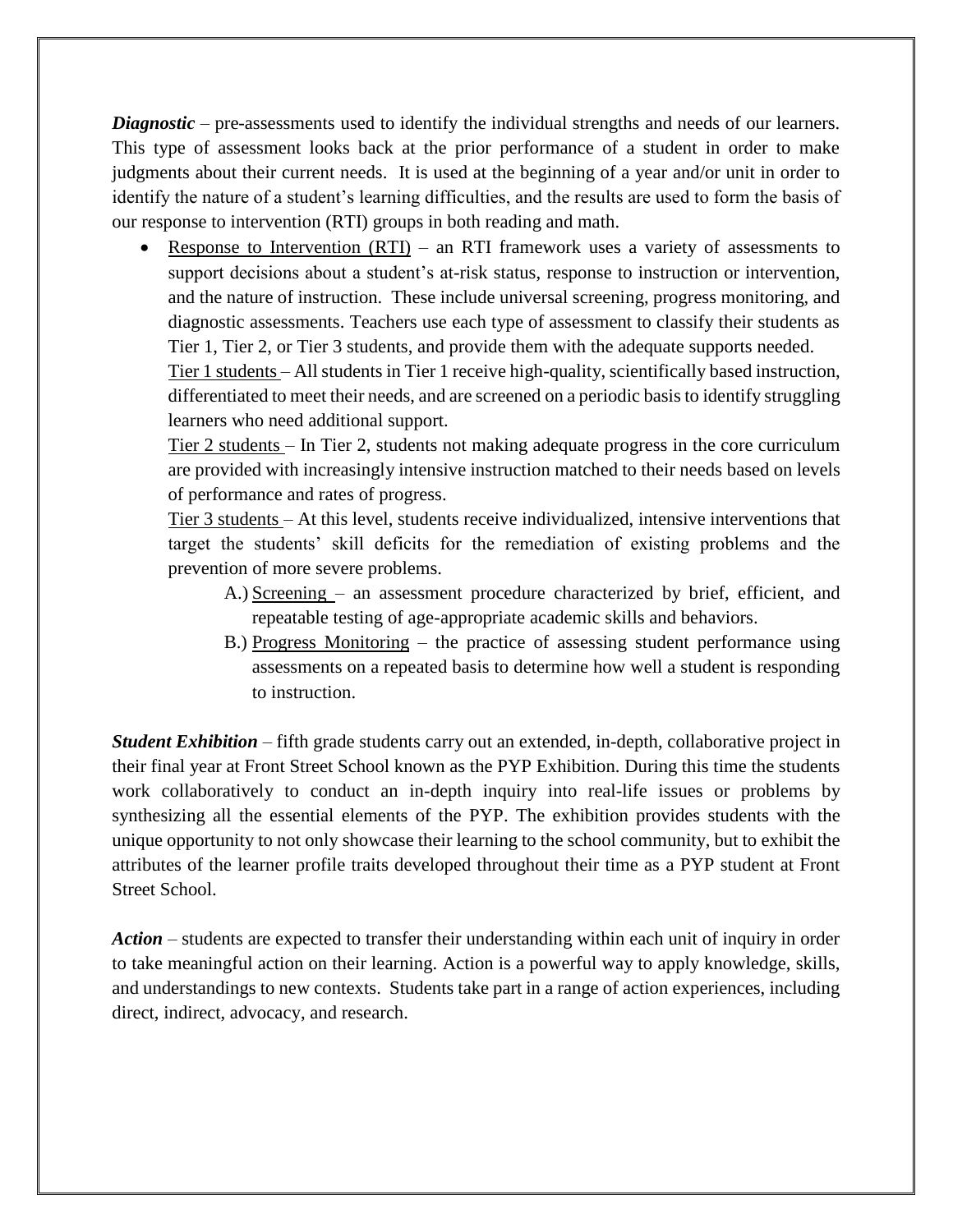|  | <b>Recording: How Do We Collect and Analyze Data?</b> |
|--|-------------------------------------------------------|
|  |                                                       |

| <b>Classroom Observations</b><br>Teachers take anecdotal notes throughout all<br>phases of inquiry using notes and/or checklists.<br>Teachers provide "Quick Check" opportunities<br>$\bullet$<br>to check for understanding.<br>Teachers incorporate physical student responses<br>to informally assess student understanding (ex.<br>"thumbs-up," 4-corner debate, etc.)<br>Teachers observe student demonstration of the<br>learner profile trait of the month. Teachers and |
|---------------------------------------------------------------------------------------------------------------------------------------------------------------------------------------------------------------------------------------------------------------------------------------------------------------------------------------------------------------------------------------------------------------------------------------------------------------------------------|
|                                                                                                                                                                                                                                                                                                                                                                                                                                                                                 |
|                                                                                                                                                                                                                                                                                                                                                                                                                                                                                 |
|                                                                                                                                                                                                                                                                                                                                                                                                                                                                                 |
|                                                                                                                                                                                                                                                                                                                                                                                                                                                                                 |
|                                                                                                                                                                                                                                                                                                                                                                                                                                                                                 |
|                                                                                                                                                                                                                                                                                                                                                                                                                                                                                 |
|                                                                                                                                                                                                                                                                                                                                                                                                                                                                                 |
|                                                                                                                                                                                                                                                                                                                                                                                                                                                                                 |
|                                                                                                                                                                                                                                                                                                                                                                                                                                                                                 |
| students then select a Student of the Month based                                                                                                                                                                                                                                                                                                                                                                                                                               |
| on that trait.                                                                                                                                                                                                                                                                                                                                                                                                                                                                  |
| <b>Benchmarks</b><br>NWEA administered three times a year in the                                                                                                                                                                                                                                                                                                                                                                                                                |
| fall, winter and spring.                                                                                                                                                                                                                                                                                                                                                                                                                                                        |
| iReady benchmarks in math and reading.                                                                                                                                                                                                                                                                                                                                                                                                                                          |
| Student independent reading levels are                                                                                                                                                                                                                                                                                                                                                                                                                                          |
| determined four times a year and recorded on the                                                                                                                                                                                                                                                                                                                                                                                                                                |
| school's shared drive.                                                                                                                                                                                                                                                                                                                                                                                                                                                          |
| Students complete end-of-unit chapter tests in                                                                                                                                                                                                                                                                                                                                                                                                                                  |
| math.                                                                                                                                                                                                                                                                                                                                                                                                                                                                           |
| 100 Book Challenge milestone assemblies for                                                                                                                                                                                                                                                                                                                                                                                                                                     |
| students who reach a certain number of "steps"                                                                                                                                                                                                                                                                                                                                                                                                                                  |
| (time spent reading) according to the school's                                                                                                                                                                                                                                                                                                                                                                                                                                  |
| weekly goals.                                                                                                                                                                                                                                                                                                                                                                                                                                                                   |
| <b>Performance Assessments and</b><br>Summative assessments in PYP planners are<br>$\bullet$                                                                                                                                                                                                                                                                                                                                                                                    |
| <b>Exhibition</b><br>accompanied with rubrics.                                                                                                                                                                                                                                                                                                                                                                                                                                  |
| Formative assessments assess each line of                                                                                                                                                                                                                                                                                                                                                                                                                                       |
| inquiry within a unit and use checklists to                                                                                                                                                                                                                                                                                                                                                                                                                                     |
| specify assignment criteria                                                                                                                                                                                                                                                                                                                                                                                                                                                     |
| Writing rubrics in each genre are used by both                                                                                                                                                                                                                                                                                                                                                                                                                                  |
| students and teachers to assess formal writing                                                                                                                                                                                                                                                                                                                                                                                                                                  |
| The Exhibition provides the opportunity for the                                                                                                                                                                                                                                                                                                                                                                                                                                 |
| observation of action and the application of the                                                                                                                                                                                                                                                                                                                                                                                                                                |
| five elements of the PYP program.                                                                                                                                                                                                                                                                                                                                                                                                                                               |
| <b>Response to Intervention</b><br>Universal screening procedures are conducted<br>$\bullet$                                                                                                                                                                                                                                                                                                                                                                                    |
| for students who are "at-risk" for academic                                                                                                                                                                                                                                                                                                                                                                                                                                     |
| failure.                                                                                                                                                                                                                                                                                                                                                                                                                                                                        |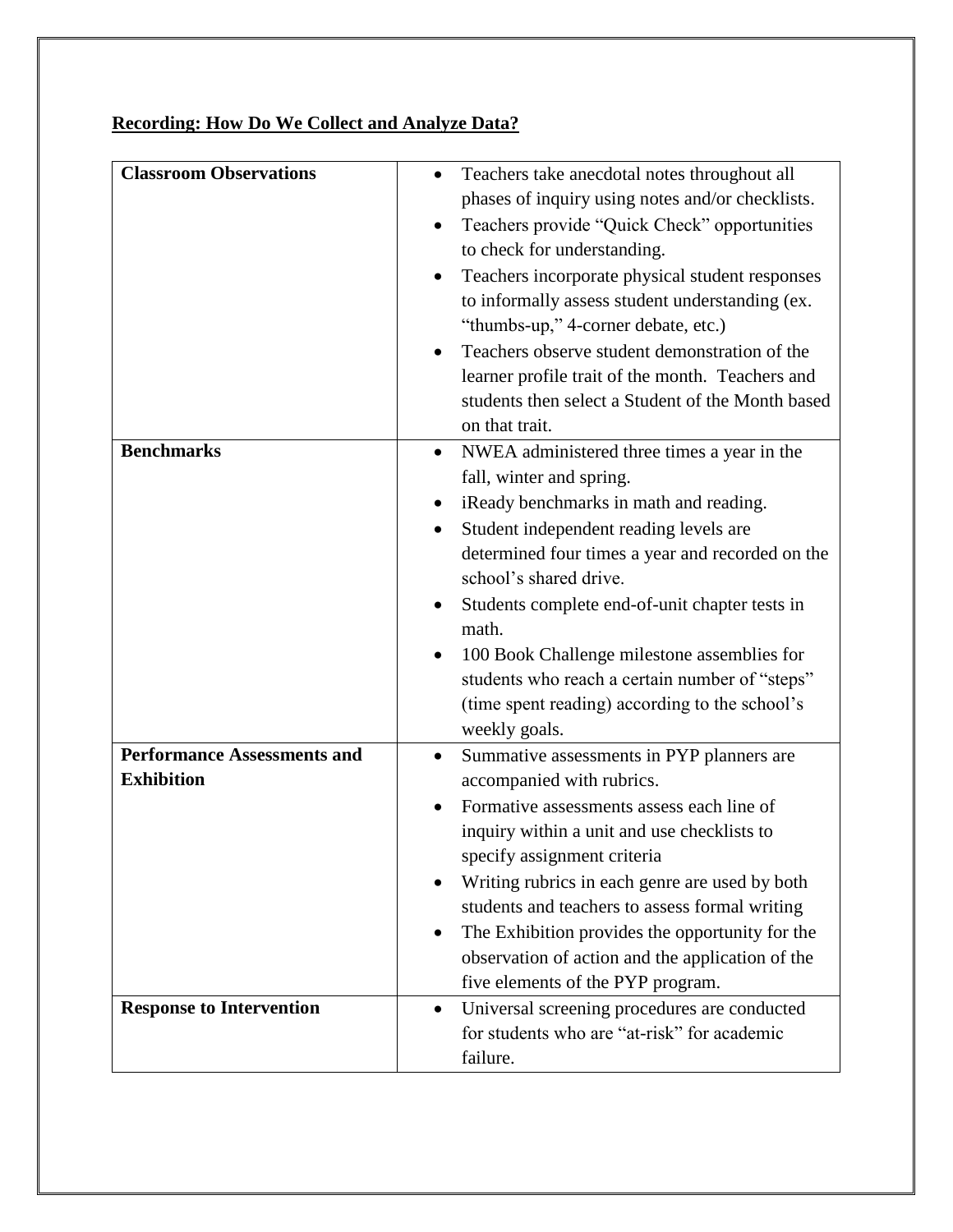|                   | Progress monitoring data is used to determine a<br>$\bullet$                                     |
|-------------------|--------------------------------------------------------------------------------------------------|
|                   | student's movement through the three tiers.                                                      |
| <b>Portfolios</b> | Portfolios are used to monitor and analyze<br>$\bullet$<br>student progress throughout the year  |
|                   | At the end of each unit students select artifacts<br>that demonstrate their understanding of the |
|                   | concepts taught in the unit.                                                                     |
|                   | Student portfolios are shared with families<br>$\bullet$                                         |
|                   | during student-led conferences.                                                                  |
| <b>Reflection</b> | Students reflect on their experience during lessons<br>$\bullet$                                 |
|                   | using journal prompts, discussion, exit tickets and                                              |
|                   | school wide self-assessment rubric<br>that<br>a a                                                |
|                   | identifies learners as a novice, apprentice,                                                     |
|                   | practitioner, or expert.                                                                         |
|                   | Students complete PYP graphic organizers                                                         |
|                   | throughout each unit of inquiry to reflect on their                                              |
|                   | knowledge of each PYP element.                                                                   |
|                   | Students reflect on summative assessments at the                                                 |
|                   | end of each unit using reflection response sheets                                                |
|                   | Students reflect on their academic and behavioral                                                |
|                   | performance each quarter using conference                                                        |
|                   |                                                                                                  |
|                   | reflection sheets in preparation for the student-                                                |
|                   | led conferences.                                                                                 |

# **Reporting: How Do We Choose to Communicate Information about Assessment?**

- Information about student assessment is reported to students, families, teachers, administration and other parties directly related to students' learning.
- Teachers provide students with consistent feedback on assessments.
- The principal provides teachers with benchmark assessment data for the purposes of teacher self-assessment and assessment-driven instruction.
- Student reading levels are uploaded quarterly to Front Street School's shared drive.
- Information is reported to parents through progress reports, report cards, and student-led conferences.
- Teachers communicate with parents via various electronic platforms such as Schoology Learning Management System, Class Dojo, What's App, Microsoft OneNote, Remind, Zoom, phone calls, Proprio translation, email and text messages.
- Parent newsletters are sent home during the beginning of each unit of inquiry to inform parents of the formative and summative assessments for the unit.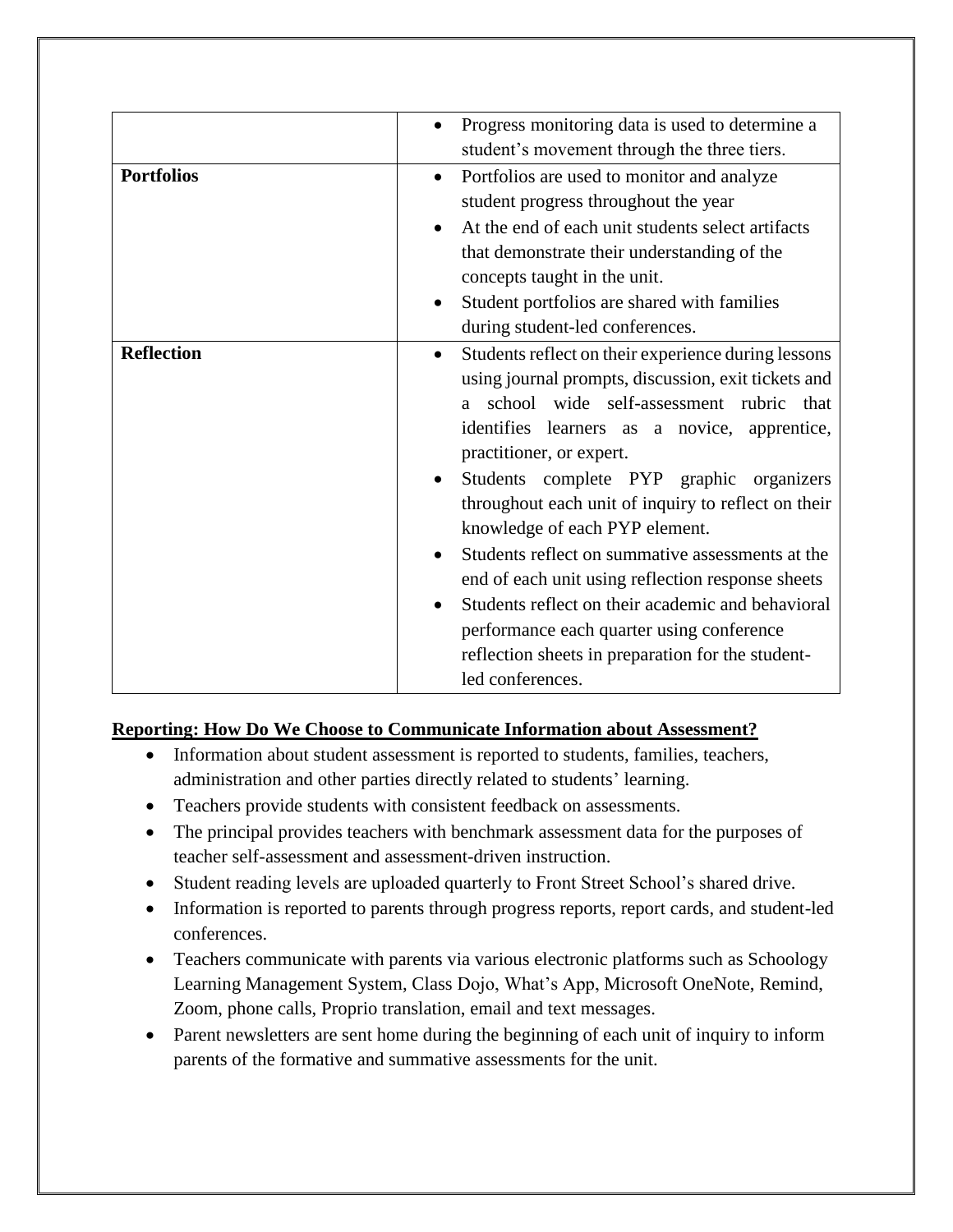# **IV. POLICIES**

Classroom:

Unit of Inquiry Wall – each classroom must display and maintain a unit of inquiry board that shows student work surrounding the Concept-Based Inquiry model, as well as the key elements of the UOI.

Wonder Wall – each classroom displays a student "wonder wall" where students post their inquiries into the unit.

Class Bulletin Boards – teachers display student work within the current unit of inquiry and learner profile attributes on display boards both inside and outside of the classroom.

A formative assessment must follow the exploration of each line of inquiry.

A summative assessment must conclude each unit of inquiry.

# **Grading:**

IB Assignments and Projects: 20% Summative Assessment: 40% Formative Assessments/Quizzes: 20% Homework: 10% Participation: 10%

Report Card Level Equivalents:

Expert – 91% - 100% (Report card level 4) Practitioner – 80% - 90% (Report card level 3) Apprentice – 66% - 79% (Report card level 2) Novice – 65% and below (Report card level 1)

# **Testing:**

New York State standardized testing – students in Grades 3-5 take the yearly New York State ELA exam.

NWEA – students are tested in reading and math using this adaptive assessment three times a year: fall, winter, and spring.

NYSESLAT - an annual New York State assessment of the English language proficiency of all English Language Learners.

Fountas and Pinnell reading levels – teachers use the Fountas and Pinnell reading assessments to determine students' independent and instructional reading levels four times throughout the year (September, December, March, June).

iReady- students take an adaptive diagnostic assessment at the beginning of each year, which provides teachers with actionable insight into student needs. These results also set a personalized